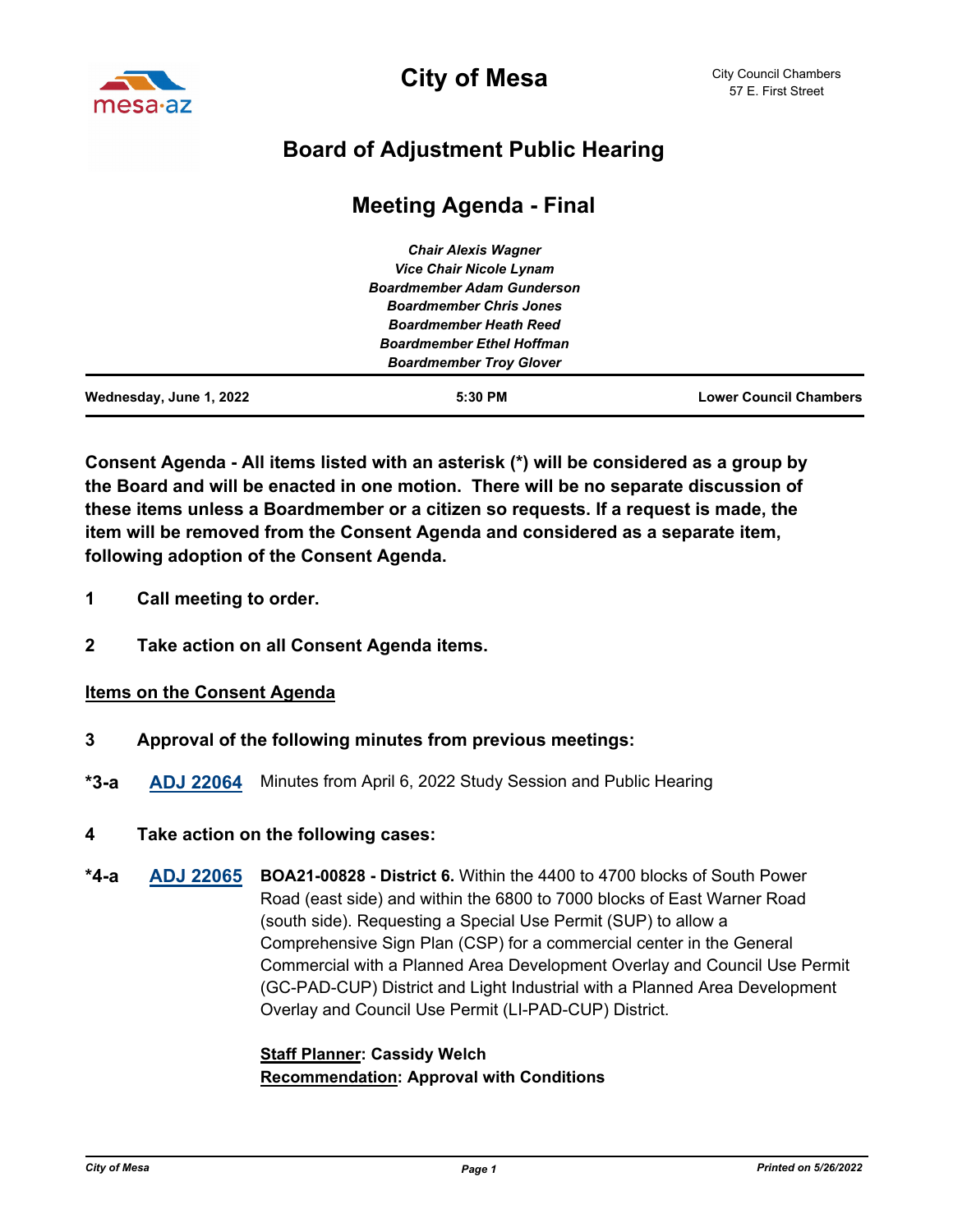**[ADJ 22066](http://mesa.legistar.com/gateway.aspx?m=l&id=/matter.aspx?key=18524) BOA21-01099 District 4.** 733 East University Drive. Requesting a Substantial Conformance Improvement Permit (SCIP) to allow for the conversion of an office building into a Multiple Residence development in the Multiple Residence-4 (RM-4) District. **\*4-b**

## **Staff Planner: Jennifer Merrill Recommendation: Approval with Conditions**

**[ADJ 22067](http://mesa.legistar.com/gateway.aspx?m=l&id=/matter.aspx?key=18525) BOA21-01213 - District 1.** 2130 East University Drive. Requesting a Special Use Permit (SUP) to allow a Comprehensive Sign Plan (CSP) for a church in the Single Residence-6 (RS-6) and the Multiple Residence-3 (RM-3) Districts. **\*4-c**

# **Staff Planner: Chloe Durfee Daniel Recommendation: Tabled**

**[ADJ 22070](http://mesa.legistar.com/gateway.aspx?m=l&id=/matter.aspx?key=18526) BOA22-00236 - District 1.** Within the 2900 to 3100 block of north Oakland (west side), within the 4200 to 4400 block of east Palm Street (south side), and within the 2900 to 3100 block of north Omaha (east side). Located west of Greenfield Road on the north side of McDowell Road. Requesting a Substantial Conformance Improvement Permit (SCIP) to allow deviations from certain development standards to allow for the expansion of an industrial development. **\*4-d**

## **Staff Planner: Kellie Rorex Recommendation: Approval with Conditions**

**[ADJ 22075](http://mesa.legistar.com/gateway.aspx?m=l&id=/matter.aspx?key=18527) BOA22-00273 District 4.** 35 North Country Club Drive. Requesting a Substantial Conformance Improvement Permit (SCIP) to allow deviations from certain development standards to allow for an outdoor seating area at an existing restaurant. **\*4-e**

#### **Staff Planner: Jennifer Merrill Recommendation: Approval with Conditions**

**[ADJ 22079](http://mesa.legistar.com/gateway.aspx?m=l&id=/matter.aspx?key=18528) BOA22-00295 District 4.** Within the 100 block of West Main Street (south side). Located east of Country Club Drive on the south side of Main Street. Requesting Variances from the Form-Based Code, Building Form and Building Type Standards, to allow for a mixed-use development in the T6MS Transect. **\*4-f**

## **Staff Planner: Charlotte Bridges Recommendation: Approval with Conditions**